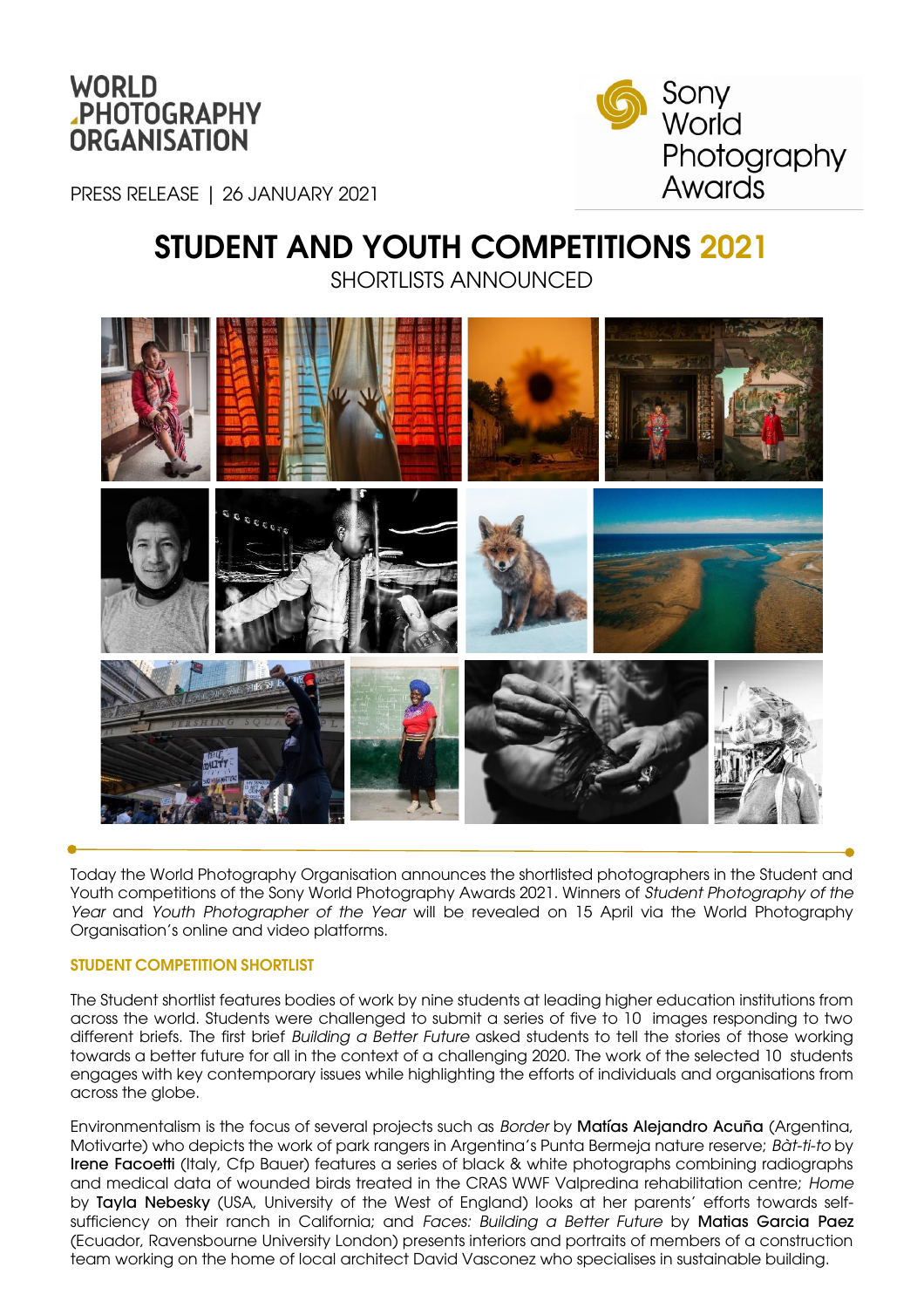Social and political activism is presented in series including *My Local Leaders* by Coenraad Heinz Torlage (South Africa, Academy of Design and Photography) which features portraits of philanthropic figures whose varied contributions made a significant impact on their rural community of Dundee in Kwazulu-Natal; *Engelhande (Angel Hands)* by Claudia Mauderer, (South Africa, Stellenbosch Academy) looks at the work of Sprouting Minds, a non-profit organisation in the Fisantekraal area, that aims to provide meals to school children and education on food sustainability through talks and cultivation initiatives; *Hope in Nepal*, *with support from The Leprosy Mission* by Hannah Davey (New Zealand, Elam School of Fine Arts) documents the work of The Leprosy Mission (TLM) in the village of Tikabhairab which funds the Anandaban Hospital and local groups working in the community; **Thomas Hengge** (USA, New York University) covers Black Lives Matter demonstrations in New York City following the death of George Floyd.

Cultural preservation is at the centre of Yanan Li's (Mainland China, University of Technology) *Inheritor* series, which captures the spirit of Chinese opera, a time-honoured tradition, struggling to maintain its relevance in an era of technology and new media.

These nine students have now moved to the second stage of the competition and are each awarded with Sony digital imaging equipment to help complete their second brief *Our Time*. The brief challenges students to produce a series of images which explores the way they and their contemporaries see the world and how they hope to change it. *Student Photographer of the Year* will be announced on 15 April 2021 and is awarded €30,000 worth of Sony digital imaging equipment for their institution.

This year's Student shortlist was judged by Kate Simpson, Associate Editor, Aesthetica Magazine.

# YOUTH COMPETITION SHORTLIST

The Youth competition shortlist comprises six category winners each responding to a different monthly theme from July to December 2020.

In Pubarun Basu's (India, 19 years-old, Composition & Design, July 2020) photograph, the shadows of parallel railings are projected onto curtains in the photographer's home, creating the illusion of cage bars. From behind the curtains a pair of hands is trying to break through, conveying a sense of entrapment shared by so many across the world this past year. Tianyang Wang (China Mainland, 18 years-old, Culture, August 2020) black & white portrait depicts a local Tibetan man in his home. Emil Holthausen (Germany, 18 years-old, Natural World & Wildlife, September 2020) presents a striking image of a fox sitting in the snow while Ram Kaushalyan's (India, 18 years-old, Street Life, October 2020) photograph of a young boy captures the vibrancy and energy of the local street fair where it was taken. Connor Lothian's (UK, 18 years-old, People, November 2020) abstract image of a model performing in a studio is a result of his experimentation with colour and movement. Zak Elley's (UK, 19 years-old, Show Us Your World, December 2020) collaboration with make-up artist Rebecca Ross presents the subject of the photograph in a full face of makeup based off the TikTok logo colour scheme. The portrait comments on the platform's immense popularity alongside the dangers lurking in today's social media spheres.

*Youth Photographer of the Year* is chaired by Gastón Deleau, Director, FOLA, Buenos Aires, Argentina. The winner will receive a range of Sony digital imaging equipment to nurture their vision.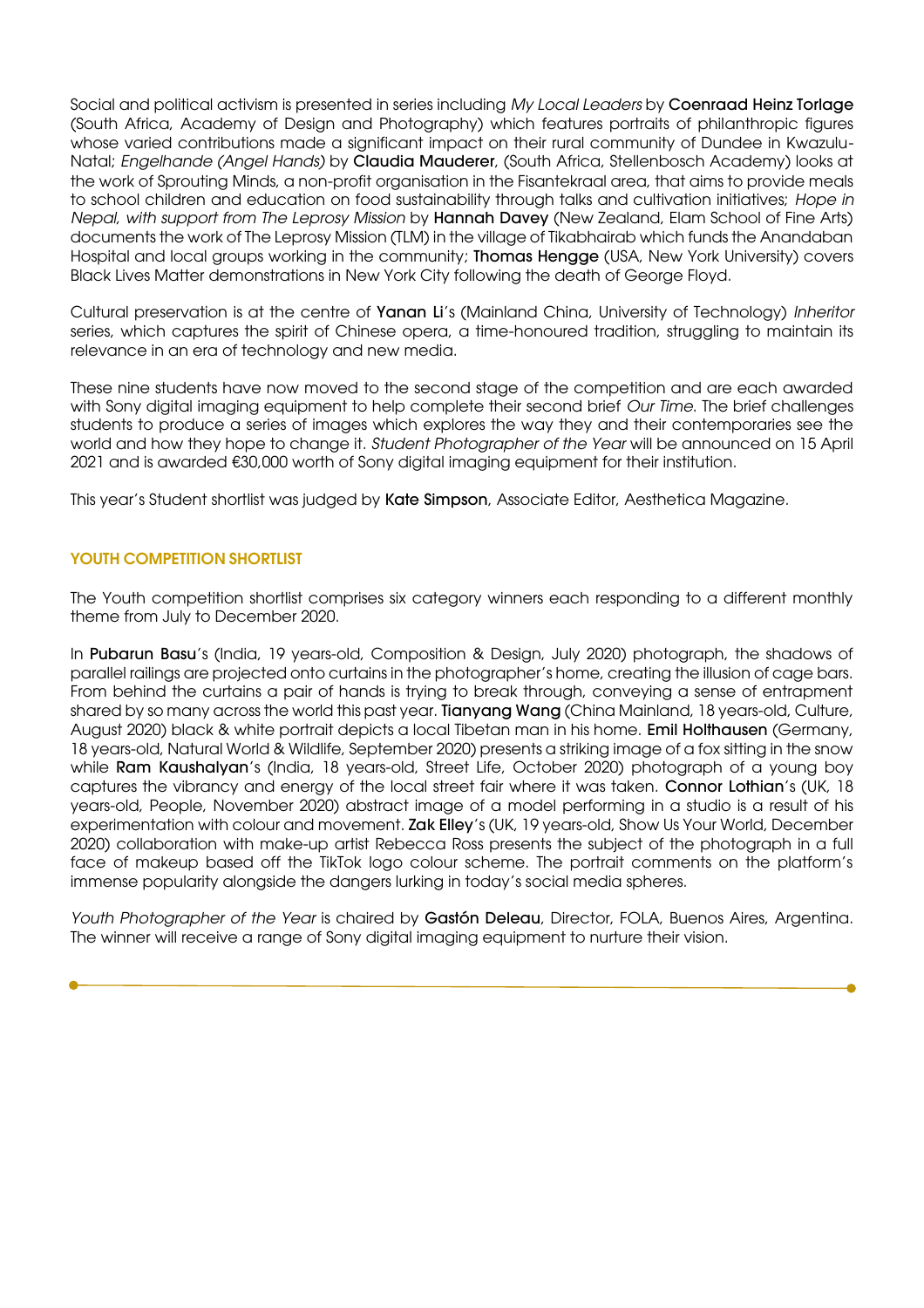### STUDENT COMPETITION 2021 SHORTLIST

Coenraad Heinz Torlage, South Africa Stellenbosch Academy of Design and Photography

Claudia Mauderer, South Africa Stellenbosch Academy of Design and Photography

Yanan Li, China Mainland University of Science and Technology of China

Matías Alejandro Acuña, Argentina Motivarte

Thomas Hengge, USA New York University

Irene Facoetti, Italy Cfp Bauer

Tayla Nebesky, USA University of the West of England

Hannah Davey, New Zealand Elam School of Fine Arts

Matias Garcia Paez, Ecuador Ravensbourne University London

## YOUTH COMPETITION 2021 SHORTLIST

COMPISITION & DESIGN: Pubarun Basu, India CULTURE: Tianyang Wang, China Mainland NATURE & WILDLIFE: Emil Holthausen, Germany STREET LIFE: Ram Kaushalyan, India PEOPLE: Connor Lothian, UK SHOW US YOUR WORLD: Zak Elley, UK

# IMAGES AVAILABLE AT WORLDPHOTO.ORG/PRESS

# PRESS CONTACTS

FOR FURTHER INFORMATION, PLEASE CONTACT: Inbal Mizrahi on press@worldphoto.org / +44 (0) 7393 023508

# NOTES TO EDITORS

### ABOUT SONY WORLD PHOTOGRAPHY AWARDS

Produced by the World Photography Organisation, the internationally acclaimed Sony World Photography Awards is one of the most important fixtures in the global photographic calendar. Now in its 14th year, the free-to-enter Awards are a global voice for photography and provide a vital insight into contemporary photography today. For both established and emerging artists, the Awards offer world-class opportunities for exposure of their work. The Awards additionally recognise the world's most influential artists working in the medium through the Outstanding Contribution to Photography Awards; previous recipients include Martin Parr, William Eggleston and Nadav Kander.

#### ABOUT WORLD PHOTOGRAPHY ORGANISATION

The World Photography Organisation is a global platform for photography initiatives. Working across up to 180 countries, our aim is to raise the level of conversation around photography by celebrating the best imagery and photographers on the planet. We pride ourselves on building lasting relationships with both individual photographers as well as our industry-leading partners around the world. The World Photography Organisation hosts a year-round portfolio of events including the Sony World Photography Awards, one of the world's leading photography competitions, and PHOTOFAIRS, leading international art fairs dedicated to photography. For more details see worldphoto.org. Follow the World Photography Organisation on Instagram (@worldphotoorg), Twitter (@WorldPhotoOrg) and LinkedIn/Facebook (World Photography Organisation). Our hashtags to follow are #sonyworldphotographyawards #swpa.

#### ABOUT SONY CORPORATION

Sony Corporation is a creative entertainment company with a solid foundation of technology. From game and network services to music, pictures, electronics, image sensors and financial services - Sony's purpose is to fill the world with emotion through the power of creativity and technology. For more information, visit [sony.net](http://www.sony.net/)